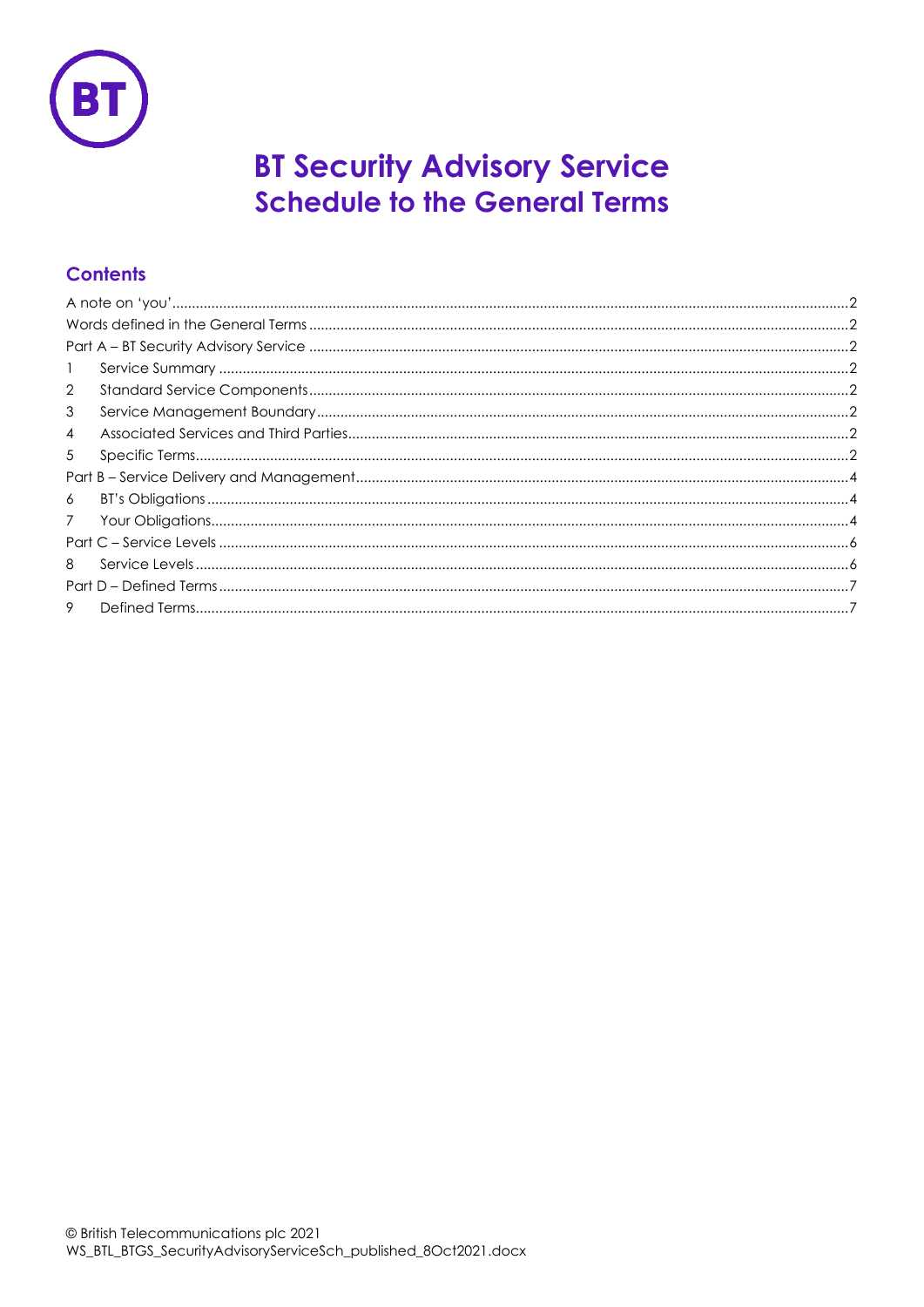

#### <span id="page-1-0"></span>**A note on 'you'**

'You' and 'your' mean the Customer.

#### <span id="page-1-1"></span>**Words defined in the General Terms**

Words that are capitalised but have not been defined in this Schedule have the meanings given to them in the General Terms.

#### <span id="page-1-2"></span>**Part A – BT Security Advisory Service**

#### <span id="page-1-3"></span>**1 Service Summary**

BT will provide you with the BT Security Advisory Service, comprising the Standard Service Components as set out in any applicable Order or Statement of Work, up to the point of the Service Management Boundary as set out in Paragraph [3](#page-1-5) ("**BT Security Advisory Service**").

#### <span id="page-1-4"></span>**2 Standard Service Components**

BT will provide you with the following standard service component ("**Standard Service Component**") in accordance with the details as set out in any applicable Order or Statement of Work:

#### 2.1 **BT Security Advisory Service**

The BT Security Advisory Service will be provided using BT Employees who will work with you, either on Site or remotely, to deliver services documented on any applicable Order or Statement of Work, including:

- 2.1.1 conduct current state analysis, perform discovery services, assessments, stakeholder meetings, interviews; and
- 2.1.2 providing the Deliverables.

#### <span id="page-1-5"></span>**3 Service Management Boundary**

- <span id="page-1-10"></span>3.1 BT will provide and manage the BT Security Advisory Service in accordance with Parts B, C and D of this Schedule and as set out in any applicable Order or Statement of Work ("**Service Management Boundary**").
- 3.2 BT will have no responsibility for the BT Security Advisory Service outside the Service Management Boundary.

#### <span id="page-1-6"></span>**4 Associated Services and Third Parties**

4.1 If BT provides you with any service(s) other than the BT Security Advisory Service this Schedule will not apply to those service(s) and those service(s) will be governed by their separate terms and conditions.

#### <span id="page-1-7"></span>**5 Specific Terms**

#### <span id="page-1-8"></span>5.1 **Invoicing**

- 5.1.1 BT will invoice you for the Charges as set out in Paragraph [5.1](#page-1-8) in the amounts and currency specified in any Order or Statement of Work.
- 5.1.2 The Charges are based upon BT's assessment of work involved, taking into account any assumptions set out in the Order or Statement of Work and where necessary BT will agree any adjustment to the Charges with you.
- 5.1.3 Unless stated otherwise in an applicable Order or Statement of Work, BT will invoice you for;
	- (a) BT Security Advisory Service Charges as detailed in the Order or Statement of Work.
- 5.1.4 BT may invoice you for any of the following Charges in addition to those set out any applicable Order or Statement of Work:
	- (a) Charges for cancelling the Service in accordance with Clause 16 of the General Terms;
	- (b) Charges for expediting provision of the Service at your request after you have been informed of the Customer Committed Date;
	- (c) any other Charges set out in any applicable Order or Statement of Work or otherwise agreed between both of us;
	- (d) Charges for any work completed outside of Business Hours, in accordance with clause [7.1.10.](#page-4-0) The ability to perform work outside of Business Hours may be subject to limitation where local regulations would apply; and
- 5.1.5 Charges will be inclusive of travel and subsistence expenses.

#### <span id="page-1-9"></span>5.2 **Service Amendment**

5.2.1 You may request, by giving BT Notice, a change to: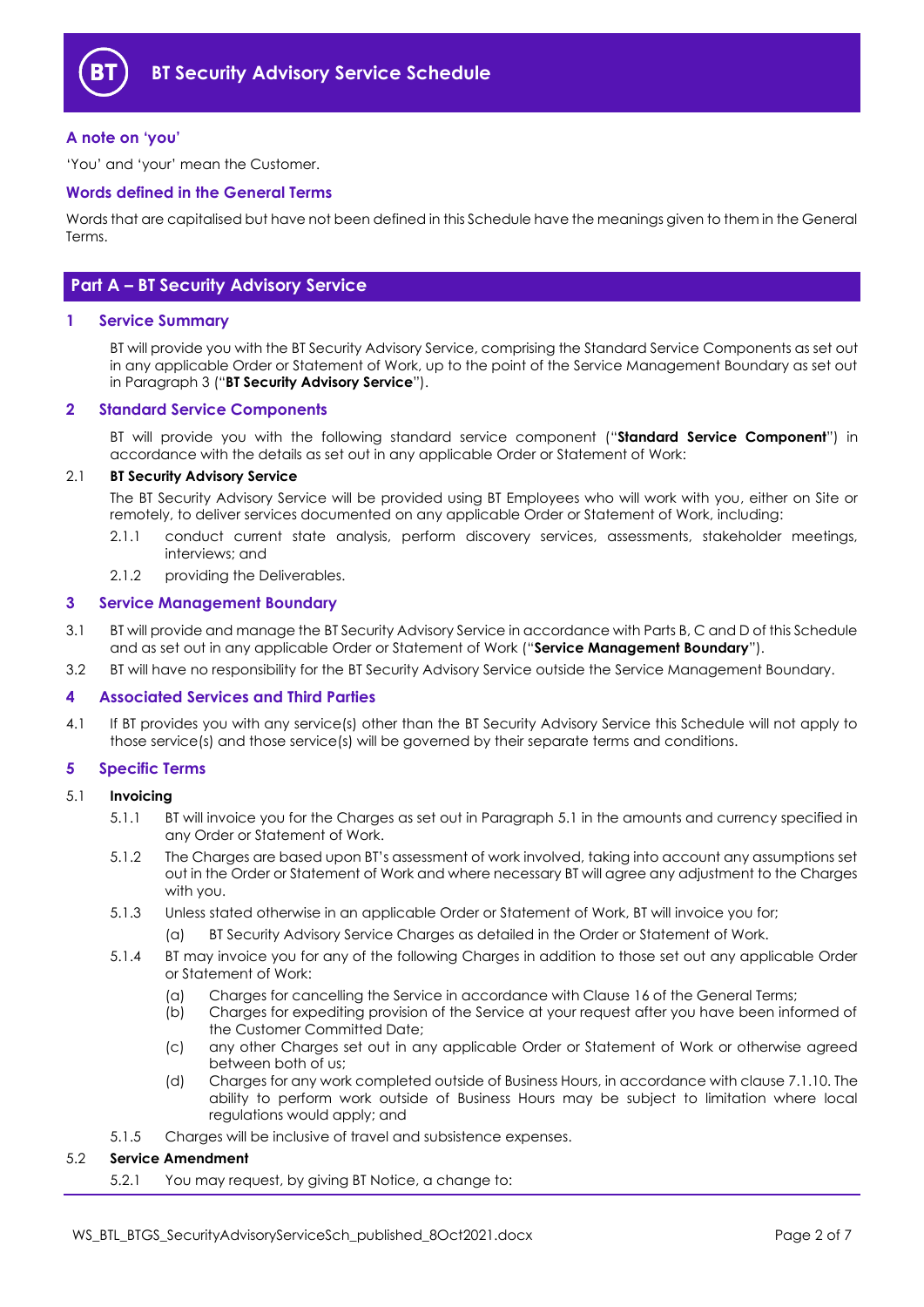

- (a) an Order or Statement of Work for the BT Security Advisory Service (or part of an Order or Statement of Work) at any time before the Service Start Date; or
- (b) the BT Security Advisory Service at any time after the Service Start Date.
- 5.2.2 If you request a change in accordance with Paragrap[h 5.2.1](#page-1-9), except where a change results from BT's failure to comply with its obligations under the Contract, BT will, within a reasonable time, provide you with a written estimate, including:
	- (a) the likely time required to deliver the changed BT Security Advisory Service; and
	- (b) any changes to the Charges due to the changed BT Security Advisory Service.
- 5.2.3 BT has no obligation to proceed with any change that you request in accordance with Paragrap[h 5.2.1,](#page-1-9)  unless and until the necessary changes to the Charges, implementation timetable, Statement of Work and any other relevant terms of the Contract to take account of the change are agreed between both of us in writing.
- 5.2.4 If BT changes the BT Security Advisory Service prior to the Service Start Date because you have given BT incomplete or inaccurate information, BT may, acting reasonably, apply additional Charges.

#### 5.3 **Confidentiality**

- 5.3.1 BT, in connection with performing the Services, may develop or acquire general knowledge experience, know-how, skills and ideas that are retained in the memory of the BT Employees. BT may use this general knowledge experience, know-how, skills and ideas as it chooses.
- 5.3.2 Nothing contained in the Contract will prevent or restrict any BT Affiliate, including BT, from providing services to other customers (including services which are the same or similar to the BT Security Advisory Service) even if those other customers' interests are in competition with you provided that BT is able to protect its obligation to maintain confidentially.
- 5.3.3 You will use the Statements only for:
	- (a) the purposes specified in the Order or Statement of Work and, in particular, you will not, without the prior written consent of BT, use or refer to any Statements in connection with your business decisions to any third party or for advertisement purposes; and
	- (b) your benefit unless BT agrees in writing to you disclosing to a third party.
- <span id="page-2-0"></span>5.3.4 Where Statements are disclosed to a third party in accordance with Paragraph [5.3.3\(b\):](#page-2-0)
	- (a) the receipt of the Statements by the third party is not intended to create any duty of care, professional relationship or any present or future liability between that third party and BT; and
	- (b) BT owes no duty of care or liability to the third party.

#### 5.4 **Statements**

- 5.4.1 Statements are made on the basis of information available at the time.
- 5.4.2 Statements, including those made about third party software, equipment or services, are not a representation, undertaking or warranty as to outcome or achievable results.
- 5.4.3 Statements are provided for information only and are not:
	- (a) legal advice;
	- (b) advice about how any regulation or compliance requirement may apply to you.
- 5.4.4 BT makes no warranties, express, implied or statutory as to the information in any Statement.
- 5.4.5 BT will not be responsible for the way in which the Deliverables, Statements or any other output from the BT Security Advisory Service is used by you.

#### 5.5 **BT Employees**

- 5.5.1 BT will:
	- (a) provide the BT Security Advisory Service using such BT Employees as BT considers suitably qualified to undertake the work at all times;
	- (b) be responsible for directing, controlling and supervising the work performed by the BT Employees;
	- (c) not be prevented from having BT Employees involved in the performance of the services under this Contract perform similar services for other customers; and
	- (d) where appropriate, BT will use its reasonable endeavours to maintain continuity of the BT Employees who perform the work but may at any time change those BT Employees.
- 5.5.2 During the provision of the BT Security Advisory Service and for a period of twelve months you will not directly or indirectly solicit, contact, or meet with BT Employees for purposes of soliciting, hiring, recruiting, or inducing the termination of employment of BT Employees. This will not restrict your right to solicit or recruit generally in the media.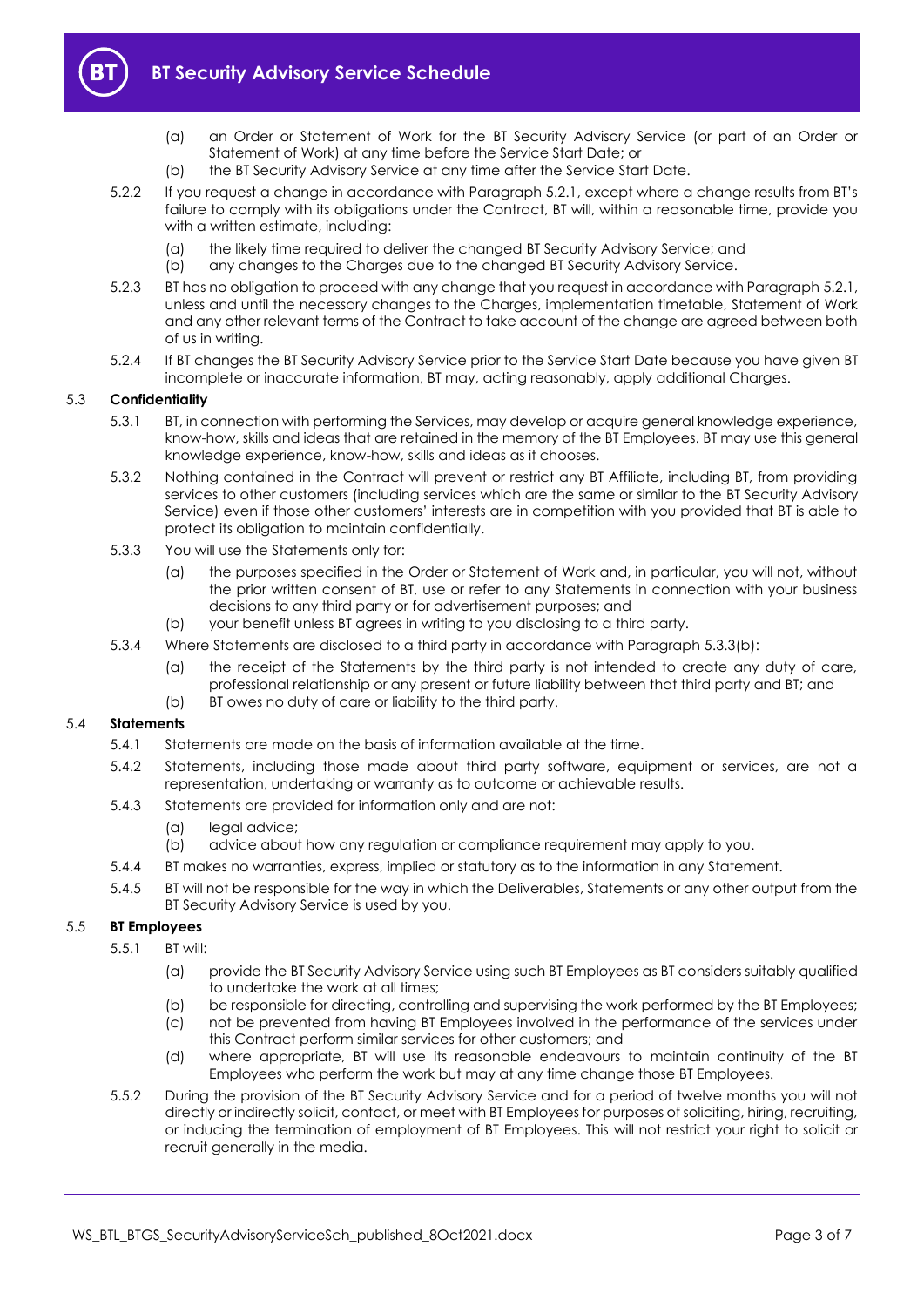

#### <span id="page-3-0"></span>**Part B – Service Delivery and Management**

#### <span id="page-3-1"></span>**6 BT's Obligations**

#### 6.1 **Service Delivery**

Before the Service Start Date and, where applicable, throughout the provision of the BT Security Advisory Service, BT will:

- 6.1.1 comply with all reasonable health and safety rules and regulations and reasonable security requirements that apply at the Site(s) and that you have notified to BT in writing, but BT will not be liable if, as a result of any such compliance, BT is in breach of any of its obligations under this Contract;
- 6.1.2 where applicable, provide you with a date on which delivery of the BT Security Advisory Service (or each part of the Service, including Deliverables to each Site) is due to start ("**Customer Committed Date**") and will use commercially reasonable endeavours to meet any Customer Committed Date any other time frames set out in the Order or Statement of Work, however, unless set out otherwise in the Order or Statement of Work, all time frames are indicative only and not contractually binding;
- 6.1.3 during a kick-off meeting, confirm the scope of the BT Security Advisory Service including the Deliverables, your responsibilities, data gathering tasks, status meetings, handling of project problems, special requirements and actions BT may reasonably take in performing the work; and
- 6.1.4 show you drafts and discuss ideas with you. The drafts will be superseded by the final written Deliverables. BT will not be responsible if you choose to:
	- (a) rely on, act or refrain from acting on the basis of the drafts or ideas discussed with you; or
	- (b) act against the final written Deliverable or refrain from acting in accordance with those Deliverables.

#### 6.2 **The End of the Service**

On expiry or termination of the BT Security Advisory Service by either of us:

- 6.2.1 BT will perform the tasks as set out in the Order or Statement of Work (if any) up to the date of expiry or termination.
- 6.2.2 BT is not responsible for updating or maintaining any Deliverables unless set out otherwise in the Order or Statement of Work.

#### <span id="page-3-2"></span>**7 Your Obligations**

#### 7.1 **Service Delivery**

Before the Service Start Date and, where applicable, throughout the provision of the BT Security Advisory Service, you will:

- 7.1.1 provide BT with the names and contact details of any individuals authorised to act on your behalf for BT Security Advisory Service management matters ("**Customer Contact**"), but BT may also accept instructions from a person who BT reasonably believes is acting with your authority;
- 7.1.2 guarantee the accuracy, correctness, completeness and reliability of the data, information and documents made available by you to BT, including if these originate from third parties. Unless set out in the Order or Statement of Work, BT may rely on and use this data information and documentation without further verification:
- 7.1.3 provide BT with any information reasonably required without undue delay;
- 7.1.4 cooperate with BT to enable BT to perform the BT Security Advisory Service, including providing BT with reasonable facilities and timely and appropriate access to information and your personnel to enable BT to perform the BT Security Advisory Service;
- 7.1.5 provide BT Employees with adequate office accommodation, facilities and other support, including securing access to your premises or any premises, for the effective performance of the BT Security Advisory Services;
- 7.1.6 be fully responsible for evaluating the adequacy of and accepting any Deliverables;
- 7.1.7 notify BT in writing of any health and safety rules and regulations and security requirements that apply at a Site;
- 7.1.8 in jurisdictions where an employer is legally required to make such disclosure to its employees and/or Users:
	- (a) inform your employees and Users that as part of the BT Security Advisory Service being delivered by BT, BT may monitor and report to you the use of any targeted applications by your employees and/or Users;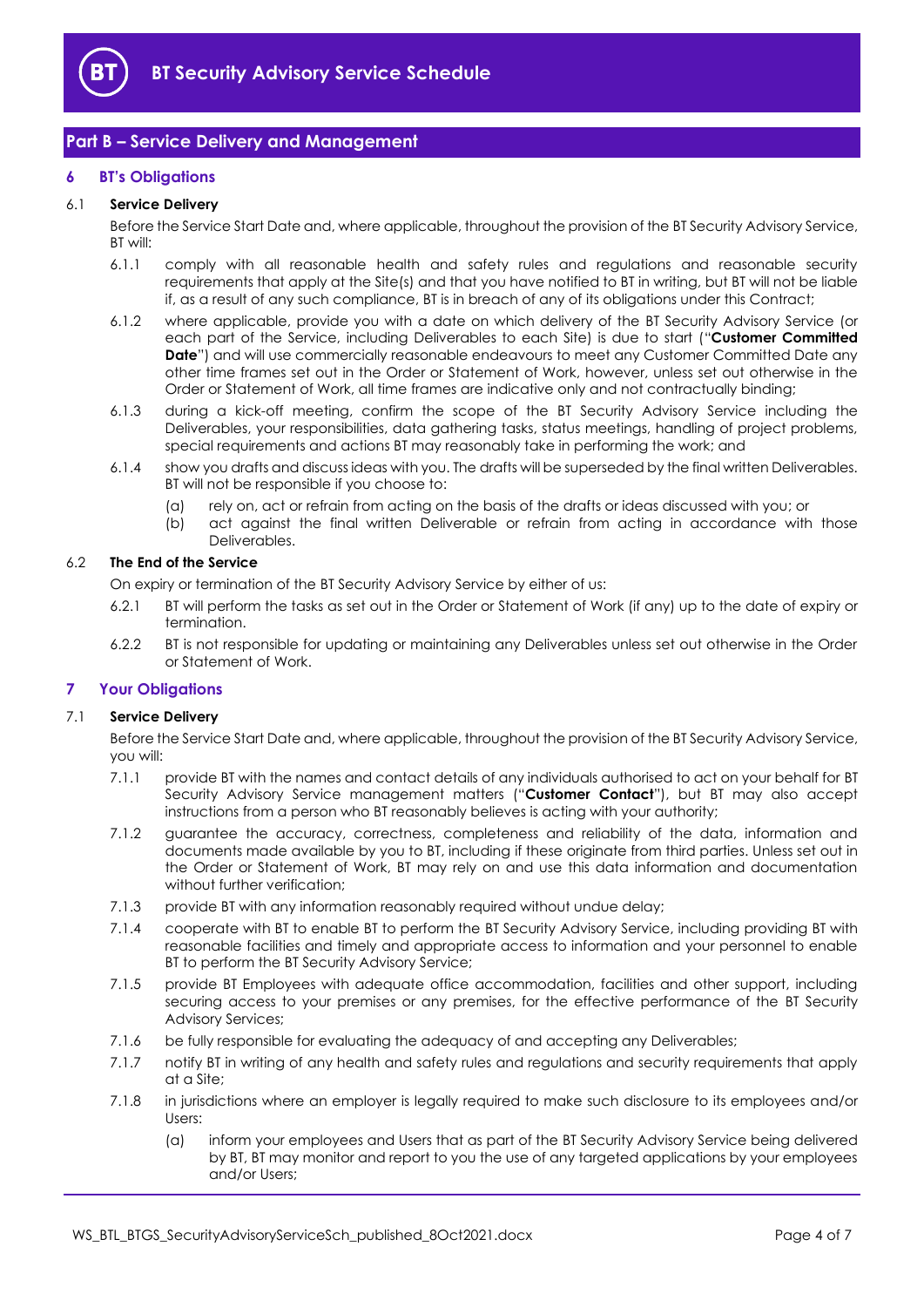

- (b) ensure that your employees and Users have consented or will be deemed to have consented to such monitoring and reporting (if such consent is legally required), agree that BT will not be liable for any failure by you to comply with this instruction and indemnify us from and against any Claims or action brought by your employees or Users against us arising out of the delivery of the BT Security Advisory Service by BT.
- 7.1.9 ensure that the agreed scope of the BT Security Advisory Service is appropriate for your needs, and;
- 7.1.10 where you wish BT to perform any work outside of Business Hours, notify BT in writing at least 10 days prior to the day the work needs to be performed.

#### <span id="page-4-0"></span>7.2 **Acceptance of Deliverable(s)**

- 7.2.1 A Deliverable shall be deemed accepted by you on receipt of the Deliverable and such Deliverable substantially conforming to the applicable specifications as set out in the Statement of Work.
- 7.2.2 You will, within 5 Business Days from the date of receipt of the Deliverable, notify BT in writing of any defects in such Deliverable that cause it not to substantially conform to the applicable specifications as set out in the Statement of Work.
- 7.2.3 BT reserves the right, as its sole discretion, to:
	- (a) refrain from correcting any defects in the event you fail to provide such written notification within 5 Business Days from the date of your receipt of the Deliverable;
	- (b) provide corrections at additional Charge;
	- (c) refrain from providing any correctios to the extent the Deliverable does not substantially conform to the applicable specifications as set out the Statement of Work, as a result of a defect arising from:
		- (i) your act or omission;
		- (ii) any person (other than BT or any person under the express direction of BT) making any revisions or modifications to the Deliverable and following its receipt by you;
		- (iii) the malfunction of any software or equipment supplied by you; or
		- (iv) the occurrence of any Force Majeure Event.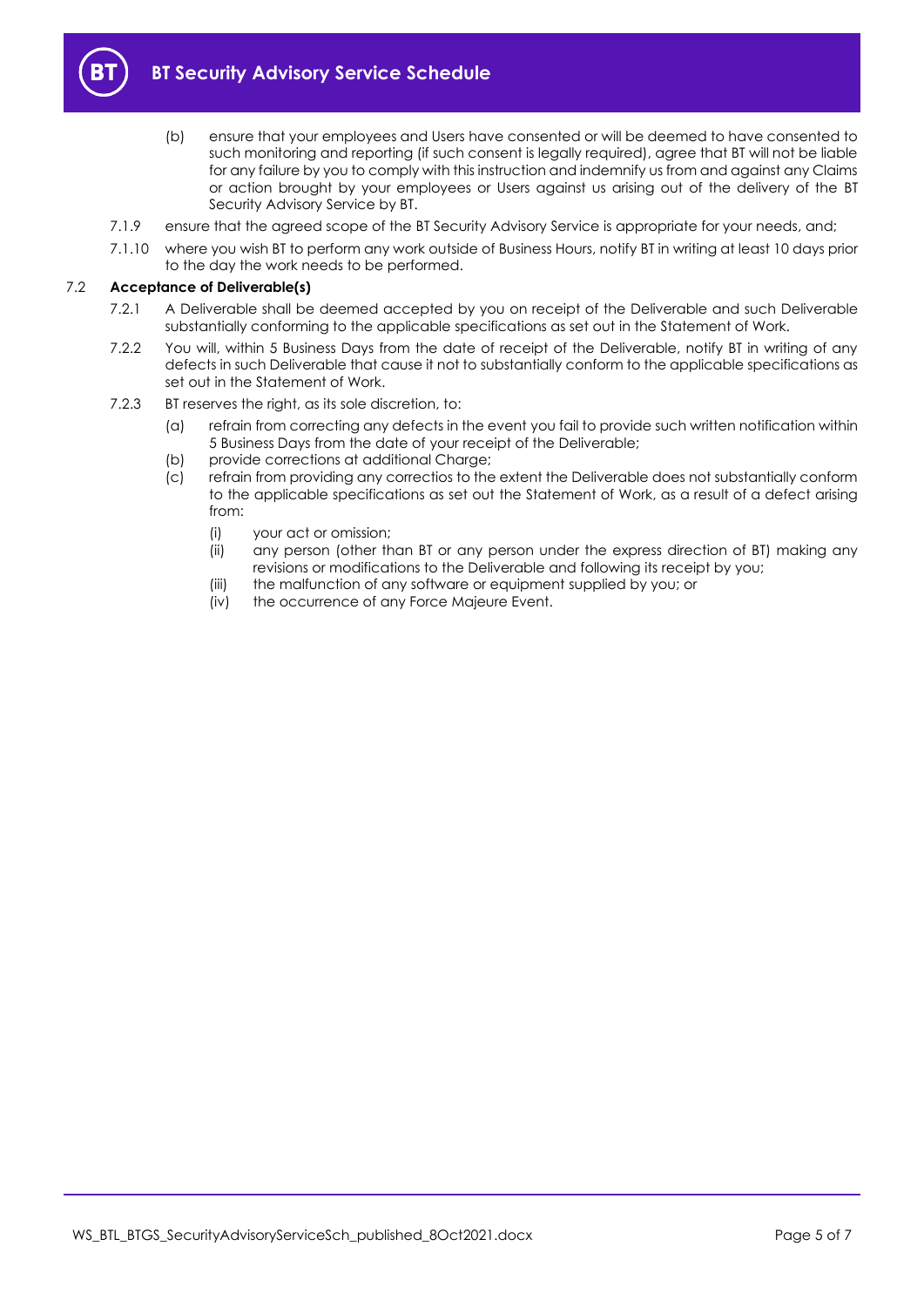

## <span id="page-5-0"></span>**Part C – Service Levels**

#### <span id="page-5-1"></span>**8 Service Levels**

There are no Service Levels for this Service.